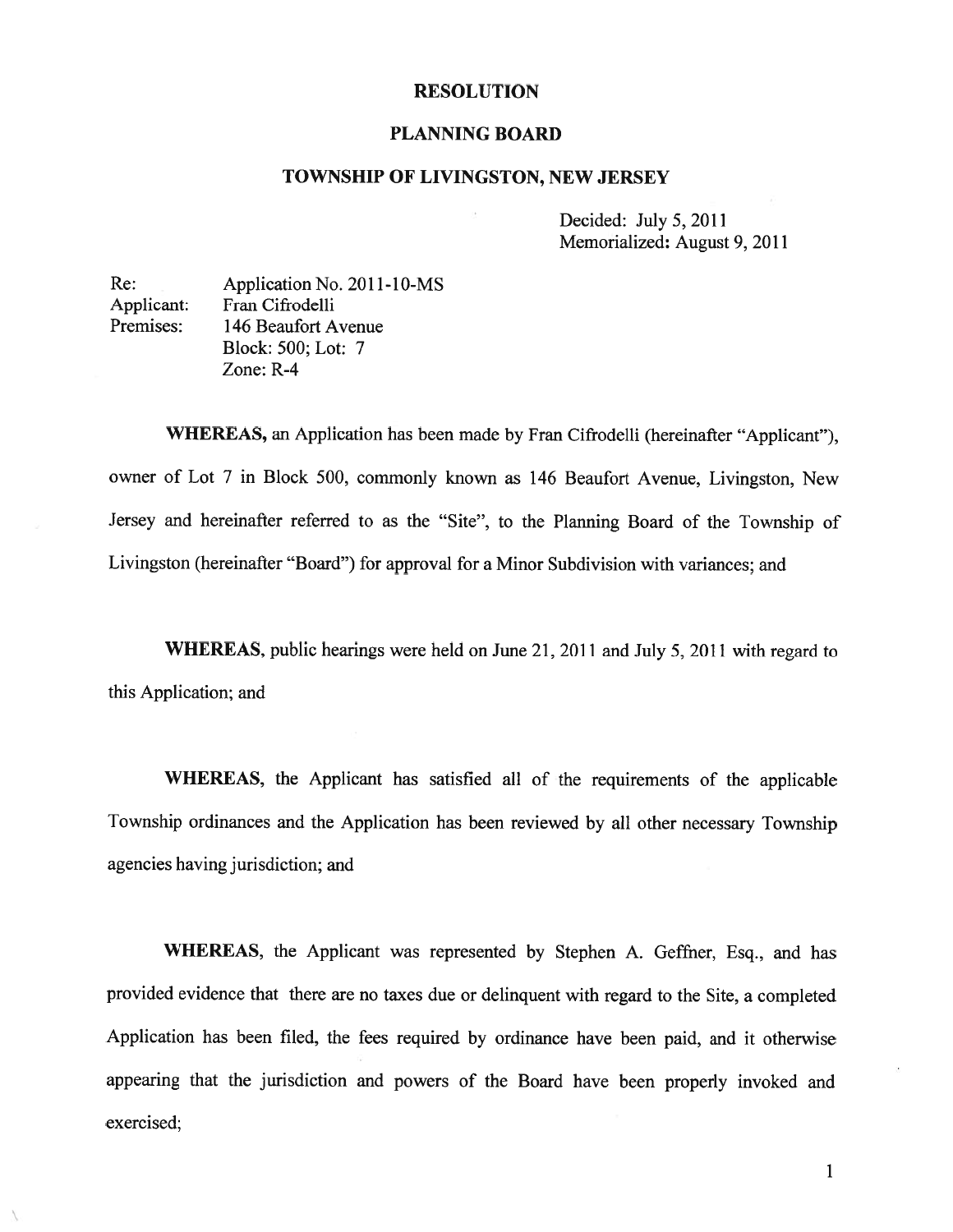NOW, THEREFORE, the Board does hereby make the following findings of fact and conclusions of law with regard to this Application:

1. The Application is for approva<sup>l</sup> of <sup>a</sup> Minor Subdivision as defined in Township Code § 170-3 and N.J.S.A. 40:55D-5, as depicted in Application Number 2011-10-MS, which includes <sup>a</sup> Minor Subdivision Plat prepare<sup>d</sup> by Michael T. Lanzafama of Casey & Keller Inc., under date of December 10, 2010, and revised on March 22, 2011.

2. The Applicant proposes to divide existing Lot 7 of Block 500 to create <sup>a</sup> new lot, which would be designated as Lot 7.01. The existing Lot 7 contains a one-family residence and accessory structures that would be on new Lot 7.02. There would be no changes to the existing structures thereon. The propose<sup>d</sup> new Lot 7.02 consists of 10,530 square feet and would measure 50 feet in width by 210.60 feet in depth. The proposed new Lot 7.01 would also consist of 10,530 square feet and measure <sup>50</sup> feet in width and 210.60 feet in depth. There are no existing structures on said proposed Lot.

3. Michael T. Lanzafama testified on behalf of the Applicant. He was admitted as an exper<sup>t</sup> in engineering, surveying and <sup>p</sup>lanning. The propose<sup>d</sup> subdivision would be in violation of Township Code § 170-99.C.(5) which provides that a lot in the R-4 Zone shall contain 9,375 square feet within <sup>125</sup> feet of the front street right-of-way line. The propose<sup>d</sup> subdivision would have both lots deficient in size; as they each would measure only 6,250 square feet within thatl25-foot depth. Accordingly, lot size variances for the propose<sup>d</sup> lots are requested in the amount of 3,125 square feet each.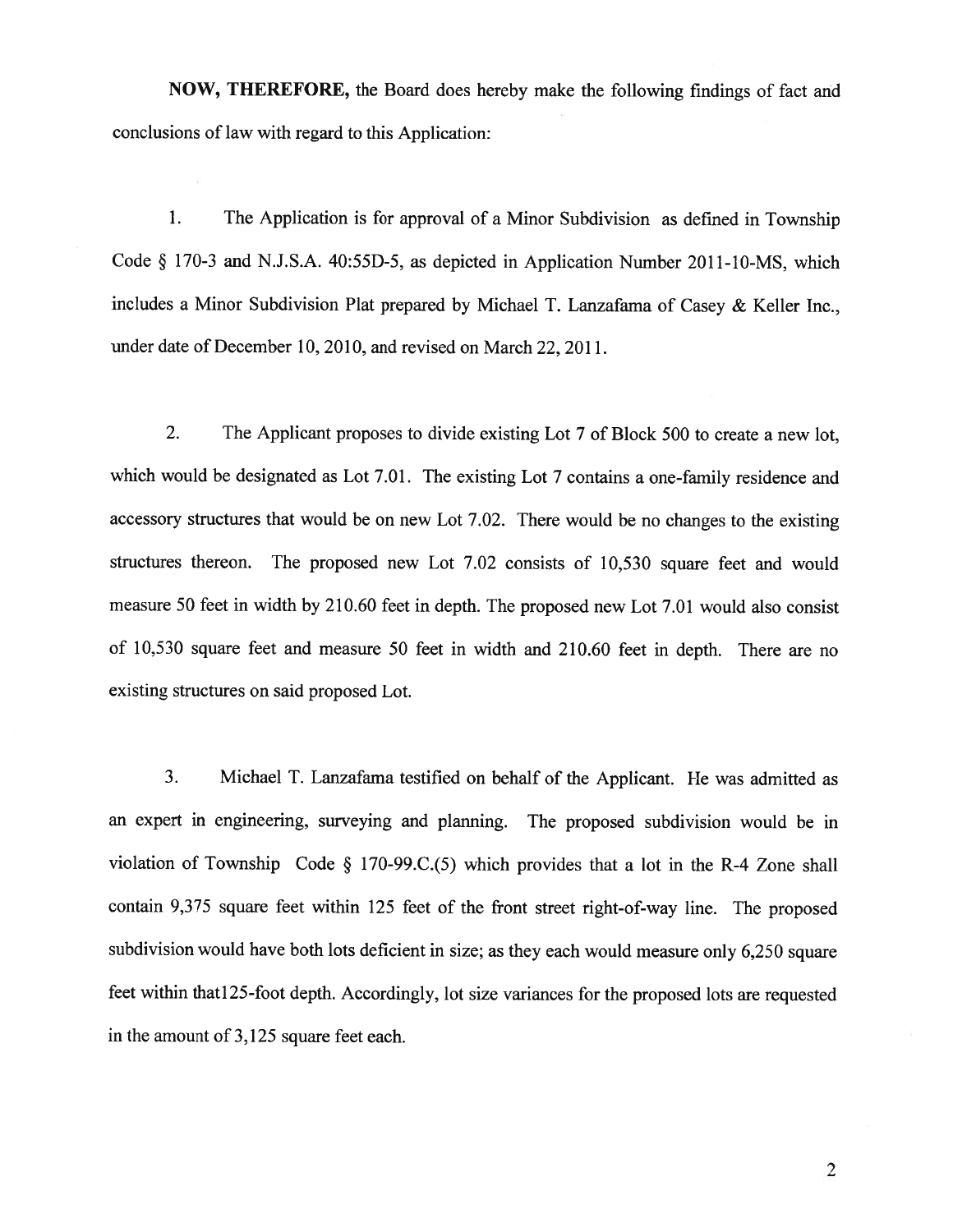4. Michael I. Lanzafama testified that the proposed subdivided lots would conform to the character and prior development in the neighborhood. Lanzafama identified <sup>15</sup> developed lots within 400 feet on both sides of the street. He testified that 46.7% of those lots have frontages that are less than or equal to that of the proposed lots, and that 60.0% were less than or equa<sup>l</sup> in size. He also said that the original tax maps on which the Site was listed propose<sup>d</sup> that all lots in the neighborhood would be <sup>50</sup> feet in width. Lanzafama testified that grounds for variance were met under the criteria of N.J.S.A. 40:55D-70.c(2) in that the goals of the Municipal Land Use Law and the purposes of zoning would be advanced by allowing appropriate development consistent with the neighborhood. There would be no negative impacts, the benefits of granting the variance outweigh any detriment, and it would not impair the intent of the Zoning Ordinance or Zoning Plan.

5. There are existing setback violations for the existing residence:

A. It is setback 9.49 feet from the side property line, whereas 10 feet is required by Township Code  $\S 170-99$ .C.(3). Applicant requested a 0.51-foot side yard variance for the continuance of that condition.

13. It has <sup>a</sup> front yar<sup>d</sup> setback of 16.51 feet, whereas <sup>40</sup> feet is required by Township Code § l70-99.C.(2). Applicant requested <sup>a</sup> variance of 23.49 feet.

6. Herta Conrads, residing at <sup>148</sup> Beaufort Avenue, Livingston, New Jersey, testified with respec<sup>t</sup> to the Application. She testified about her complaints with respec<sup>t</sup> to the maintenance of the property. She was directed to pursue those complaints with the appropriate municipal officials. She also testified that her property was next door to the

3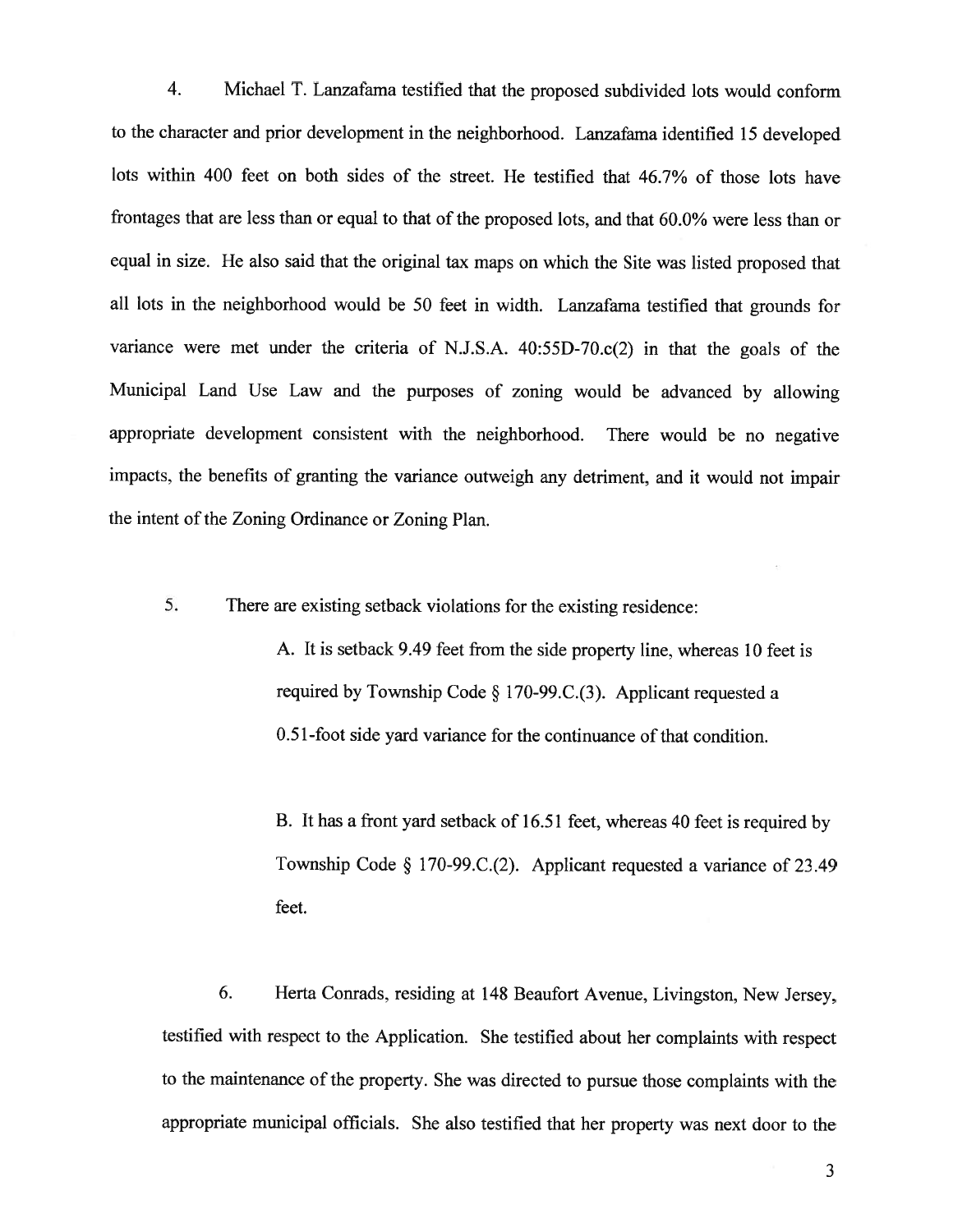Site, has <sup>a</sup> 50-foot wide frontage, and that she had no objections to the proposed subdivision.

NOW THEREFORE, BE IT RESOLVED by the Board, having reviewed the proposed Application, considered all the evidence presented, and heard the testimony of Michael T. Lanzafama and Herta Conrads, that the Board concludes as follows:

1. The Application for <sup>a</sup> Minor Subdivision of Lot <sup>7</sup> in Block <sup>500</sup> as depicted on the Minor Subdivision Plat submitted and set forth herein, is in conformance with the Township Code and is hereby approved.

2.. Applicant has satisfied the requirements of N.J.S.A. 40:55D-70.c(2) in that the variances requested can be granted without any detriment to the public good, will be in conformity with the patterns of the neighborhood, and will not have any negative impact on the Zone Plan or Zoning Ordinance, and that the benefits of such approval outweigh any detriment.

3. <sup>A</sup> continuing variance of 0.51 feet is granted, in respect of the side yard setback of the residence on new Lot 7.02, from the 10-foot setback requirement in Township Code § 1 70-99.C.(3).

4. <sup>A</sup> continuing variance of 3,125 feet is granted, in respect of new Lot 7.02, from the Township Code  $\S$  170-99.C.(5) requirement that there be a minimum lot area of 9,375 square feet within <sup>125</sup> feet of the front street right-of-way line.

4